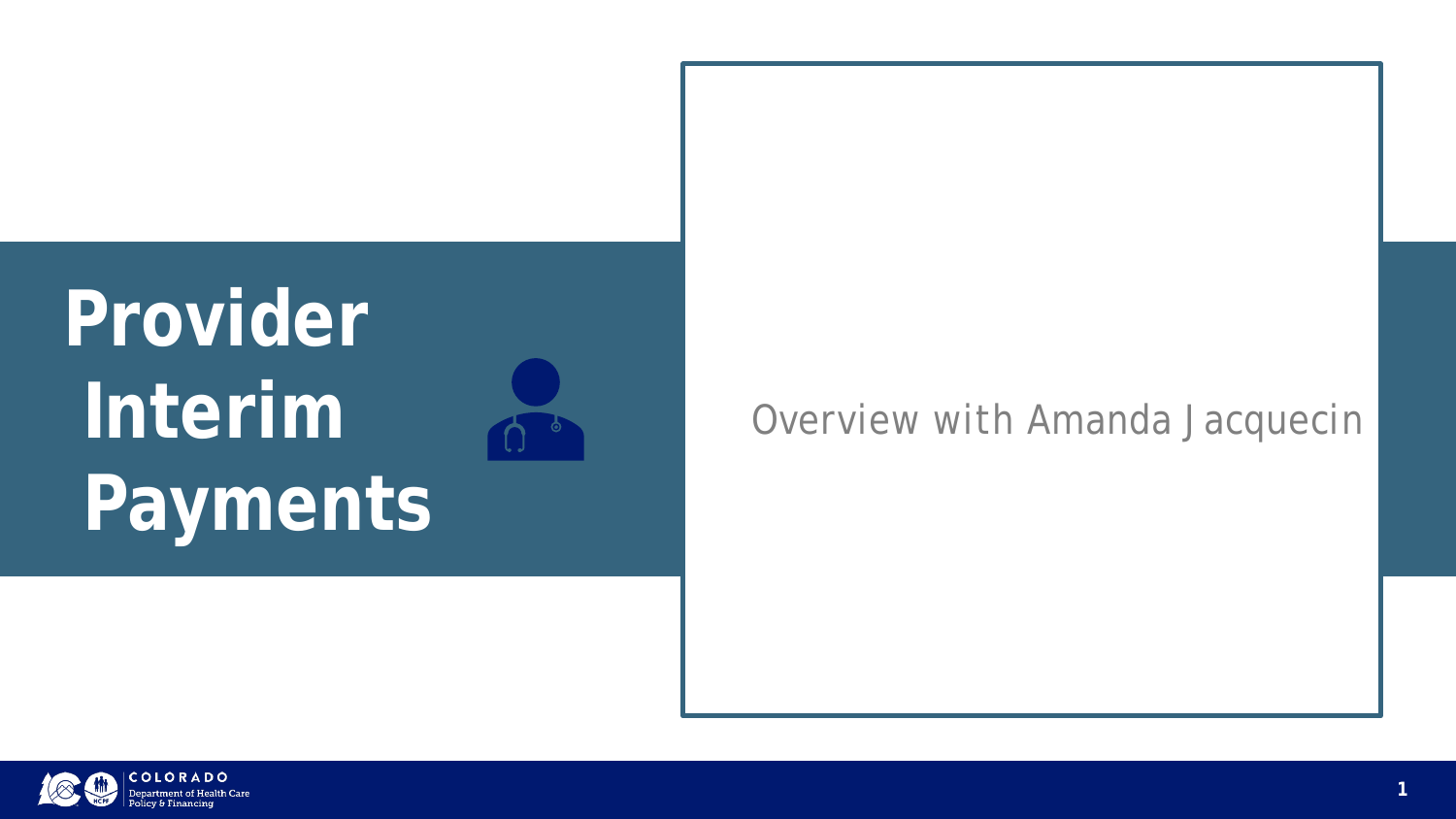- HCPF partnered with local foundations and Regional Accountable Entities (RAEs) for **\$3.63 million in grants and loans** for Integrated Care Providers.
- Essential to be creative and collaborative, especially to preserve safety net infrastructure and essential services for our members

- 
- 
- Colorado Access
- Health Colorado
	- Alliance



● Rocky Mountain Health Plans ● Northeast Health Partners ● Colorado Community Health

### *Foundations*

- Caring for Colorado
- **The Colorado Health Foundation**
- Delta Dental Foundation
- Rocky Mountain Health Foundation
- Rose Community Foundation

### **Innovative Partnerships, Advanced Payments**

### *RAEs*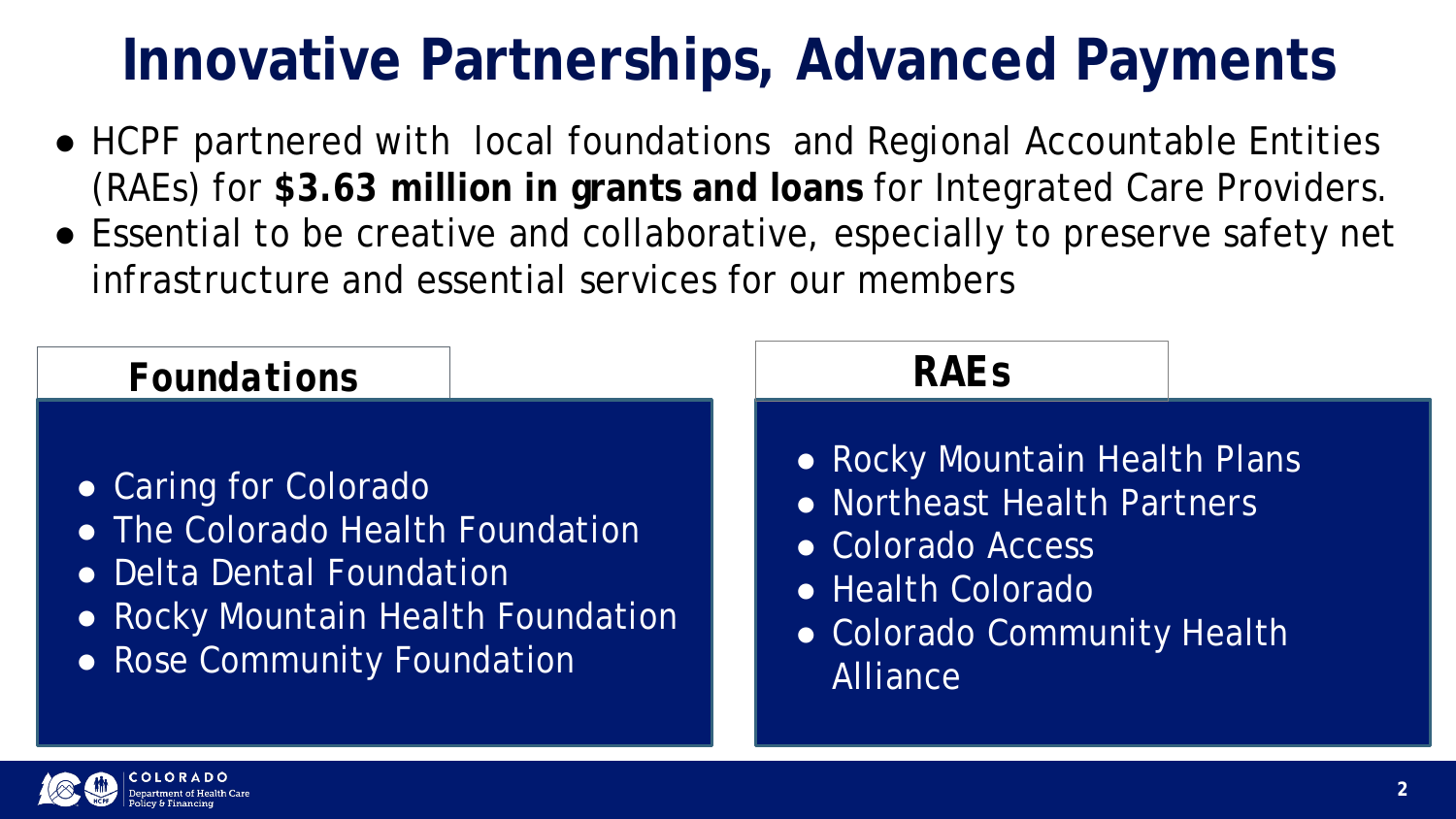# **Model and Timeline**

Interim Payment Example

During Q4 2020, eligible providers will receive an interim payment totaling their Q4 2019 Health F Colorado revenue.



The example demonstrates the value of the interim payment for a provider that received \$50,000 Health First Colorado Fee-for-service revenues in Q4 2019.



|      | <b>What</b>                                                 | <b>By When</b>          |
|------|-------------------------------------------------------------|-------------------------|
| irst | <b>Application</b><br>Open*                                 | $9/23/20 -$<br>10/21/20 |
|      | Interim<br><b>Payment Paid</b>                              | 10/29/29                |
|      | Q4 Actuals<br>Paid                                          | 1/8/21                  |
|      | Repayment of 9/21/21<br><b>Fed Portion</b><br><b>Starts</b> |                         |
| ) in | Final<br><b>Payment is</b><br>due                           | 8/31/22                 |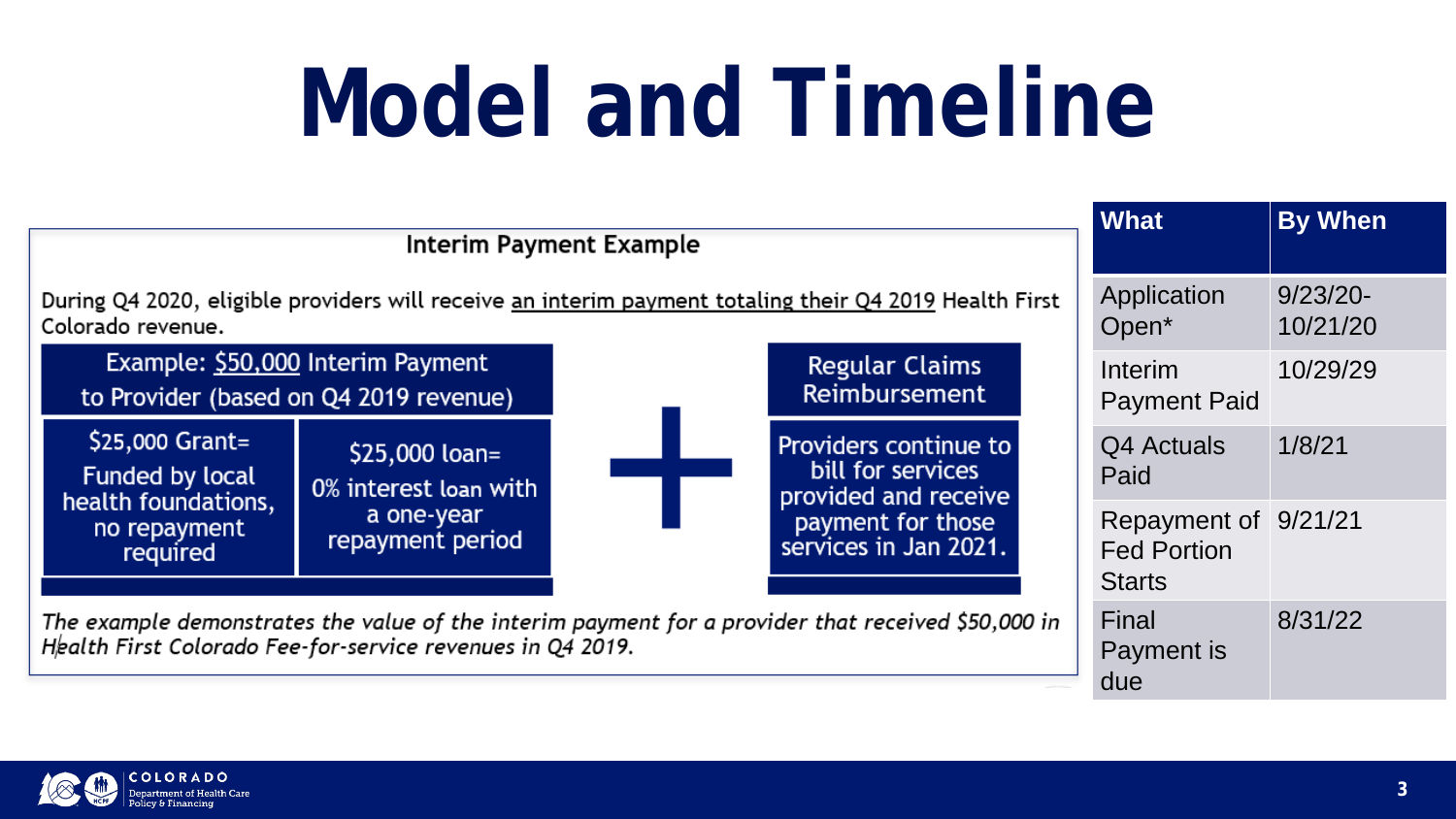### **PCMP providers- 115 practices**

### Capitated Payments are not included





Billed less than \$70k in Q4 of Calendar Year 2019







**4**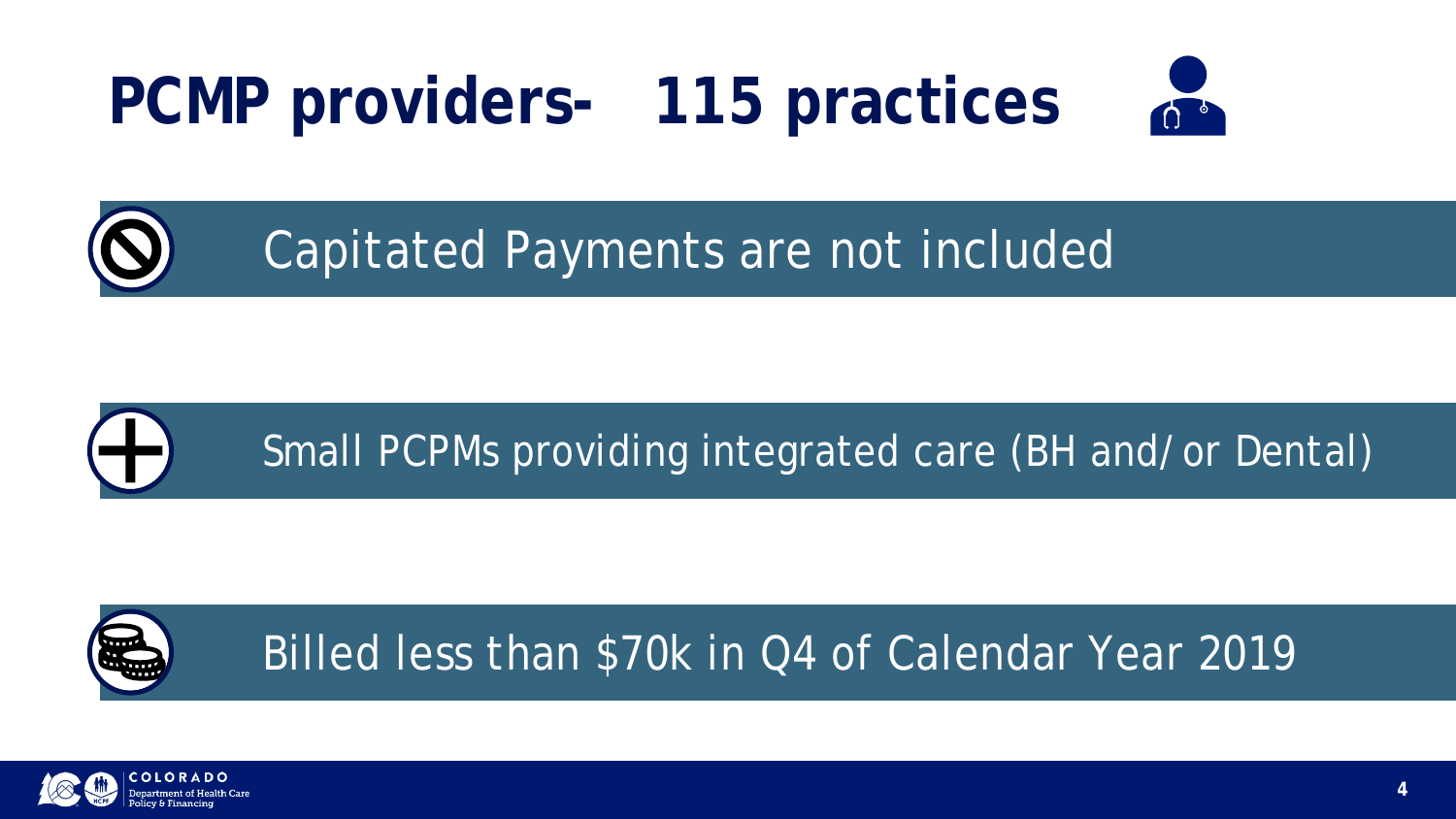## **Integrated Care Providers Negatively Impacted by COVID-19**

This new flexible funding opportunity protects practices that did the right thing by closing their doors and rapidly shifting to telemedicine, which protected our members, but caused them to suffer financial losses.

❖**14 Small Health First Colorado-enrolled PCPs** that also provide behavioral health and/or dental services will receive a Provider Interim Payment (based on their Q4-CY19 pre-COVID monthly revenue) will receive payment Oct. 29th ➢Boulder, Delta, Douglas, Eagle, Elbert, Fremont, Garfield, Jefferson,

Lincoln (2), Mesa & Montrose (3)

➢5 Pediatricians, 7 small site clinics (includes Peds), 7 FQHC sites

- ➢First Round of payments was nearly \$600k
- ➢**NEXT STEPS** Round 2 to be available before the end of the PHE- Jan. 2021

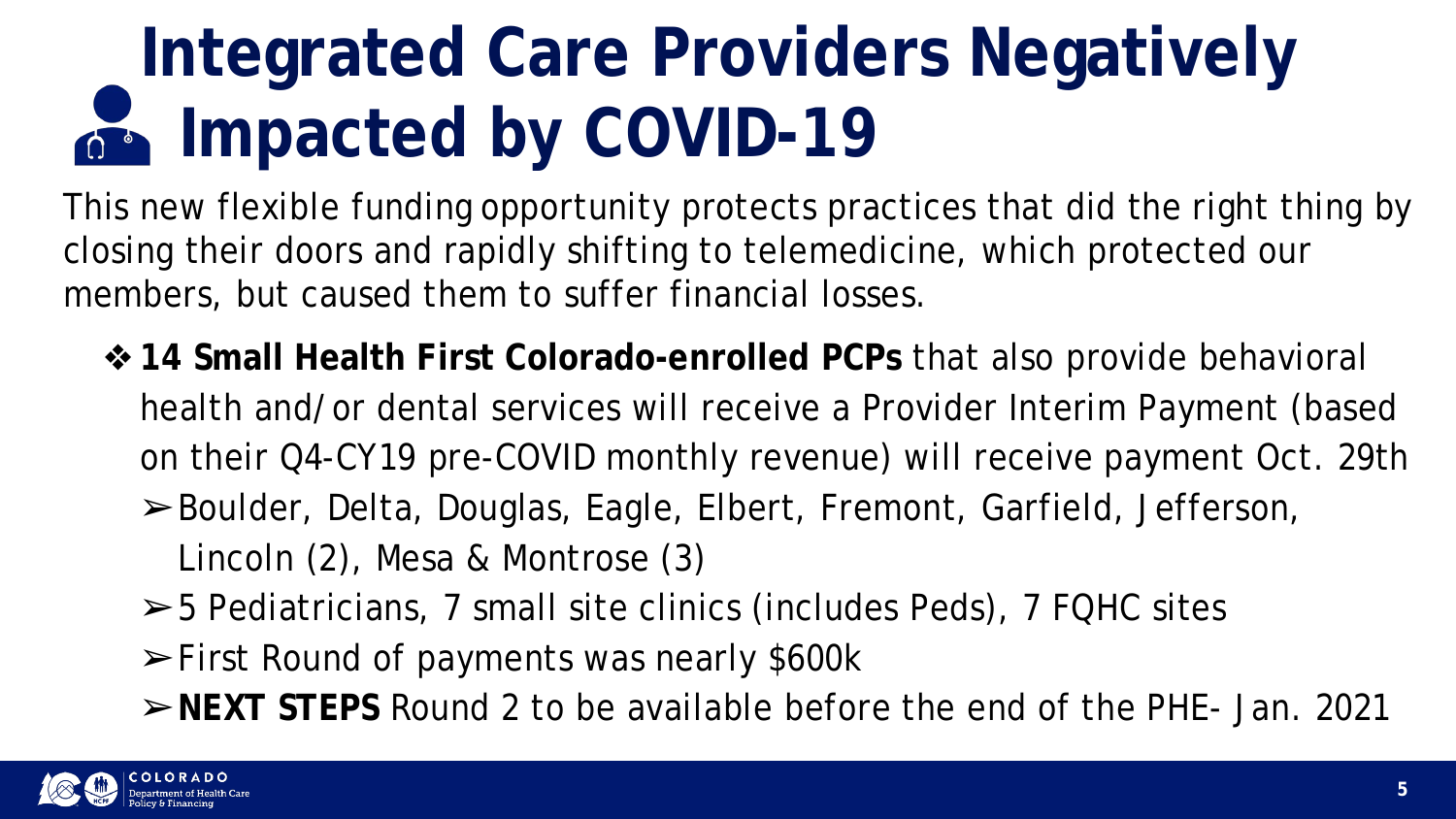# **Previous Eligibility Process**

To be eligible:

- Be a contracted Health First Colorado provider;
- Be a contracted Primary Care Medical Provider with at least one Regional Accountable Entity (RAE);
- Billed less than \$70,000 in Quarter 4 of CY2019 (small and medium sized clinic sites);
- Small sites of larger providers are eligible if they are considered a separate site for the purposes of attribution;
- Serves a high percentage of Health First Colorado members at their clinic site, meaning at least 40% of the patient mix in an urban area, and 30% in rural areas;
- Agrees to continue serving at least the same number of Health First Colorado members that were served in calendar year 2019 at that physical location;
- Attests that their Federal COVID-19 relief received cannot exceed **expected** revenue loss for the period of Oct 1-Dec 31, 2020;
- Attests that the clinic site is not filing for bankruptcy, will not lay off staff or change wages during the interim payment period, and will repay the federal share by August 31, 2022.
- Submits an application prior to Oct. 21, 2020 for interim payments that includes all the required information and attestations described above.